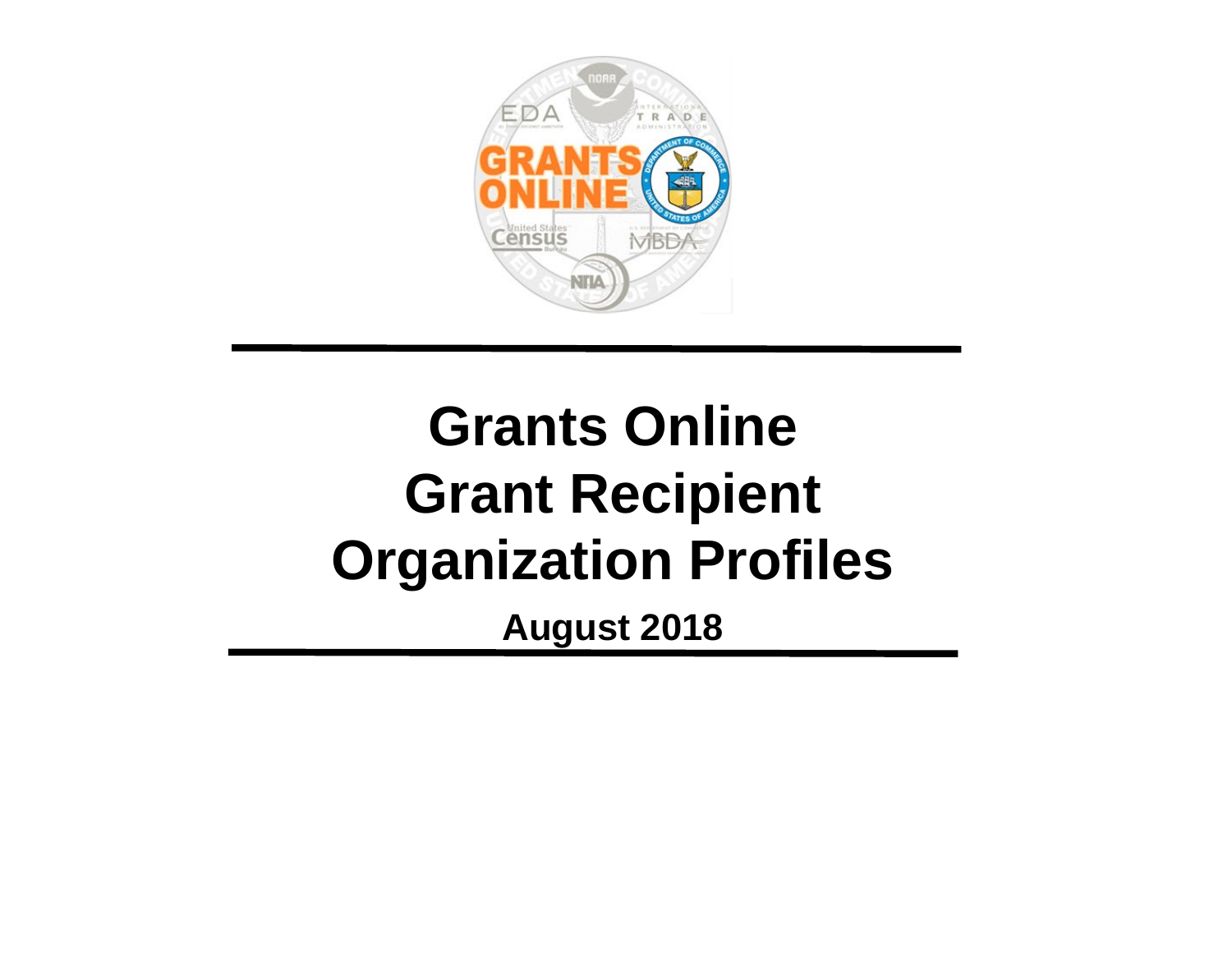#### **Topics**

| <b>SLIDE 3:</b>  | <b>Flow of DUNS Number through Federal Grant</b><br><b>Systems for NOAA, ITA, MBDA and EDA Grants</b> |
|------------------|-------------------------------------------------------------------------------------------------------|
| <b>SLIDE 4:</b>  | <b>Why One DUNS Number per Organization?</b>                                                          |
|                  | • SLIDES 5-10: ASAP Enrollment Process (NOAA)                                                         |
|                  | • SLIDES 11-16: ASAP Enrollment Process (ITA/MBDA)                                                    |
| <b>SLIDE 17:</b> | <b>ASAP Enrollment Process (EDA)</b>                                                                  |
| <b>SLIDE 18:</b> | <b>ASAP Drawdown Award Action Request</b>                                                             |
| <b>SLIDE 19:</b> | <b>Department of Commerce ASAP Contacts</b>                                                           |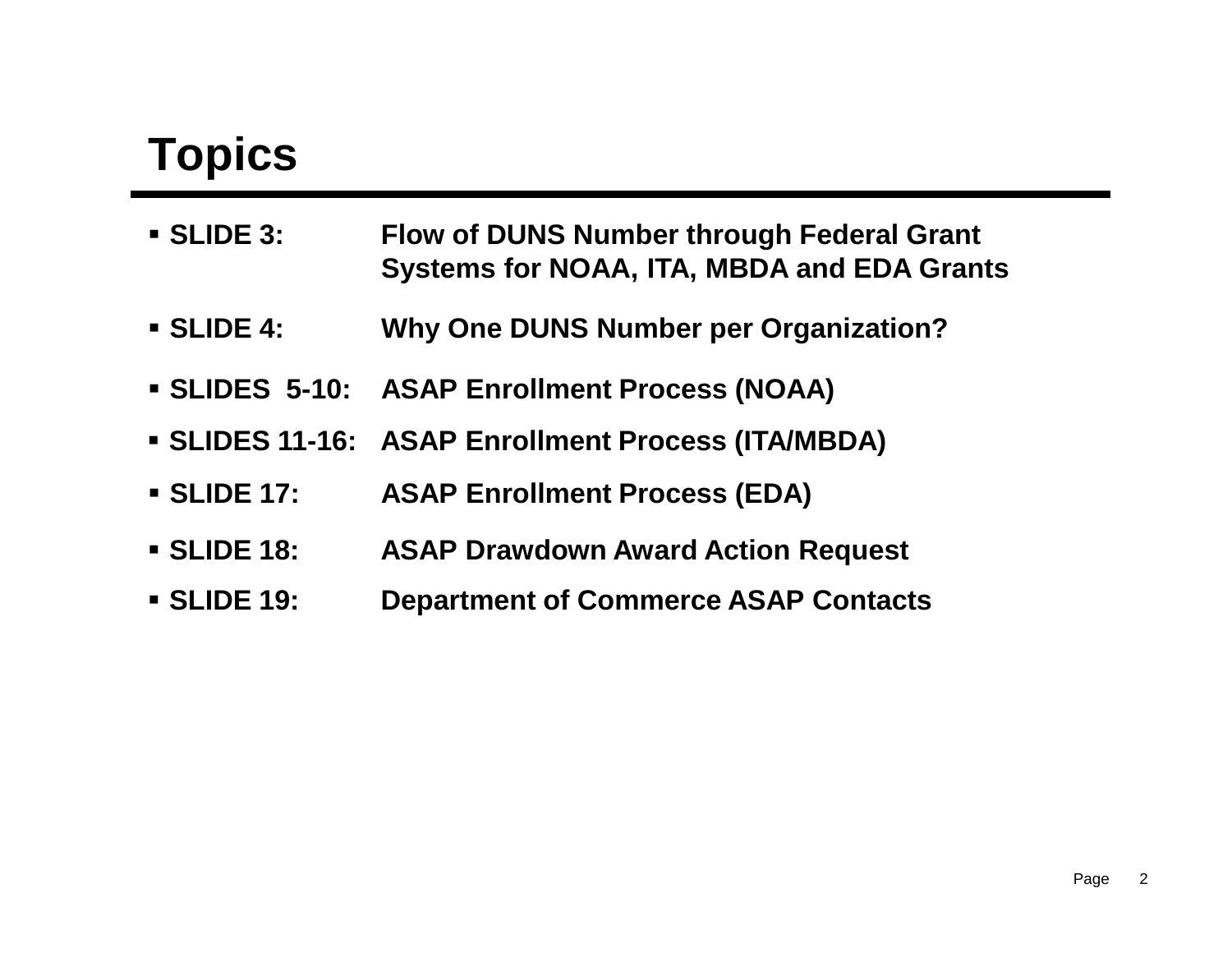#### **Federal Grants System DUNS Relationships**

**\* An award must be linked to the SAME DUNS number in all Federal Systems \***

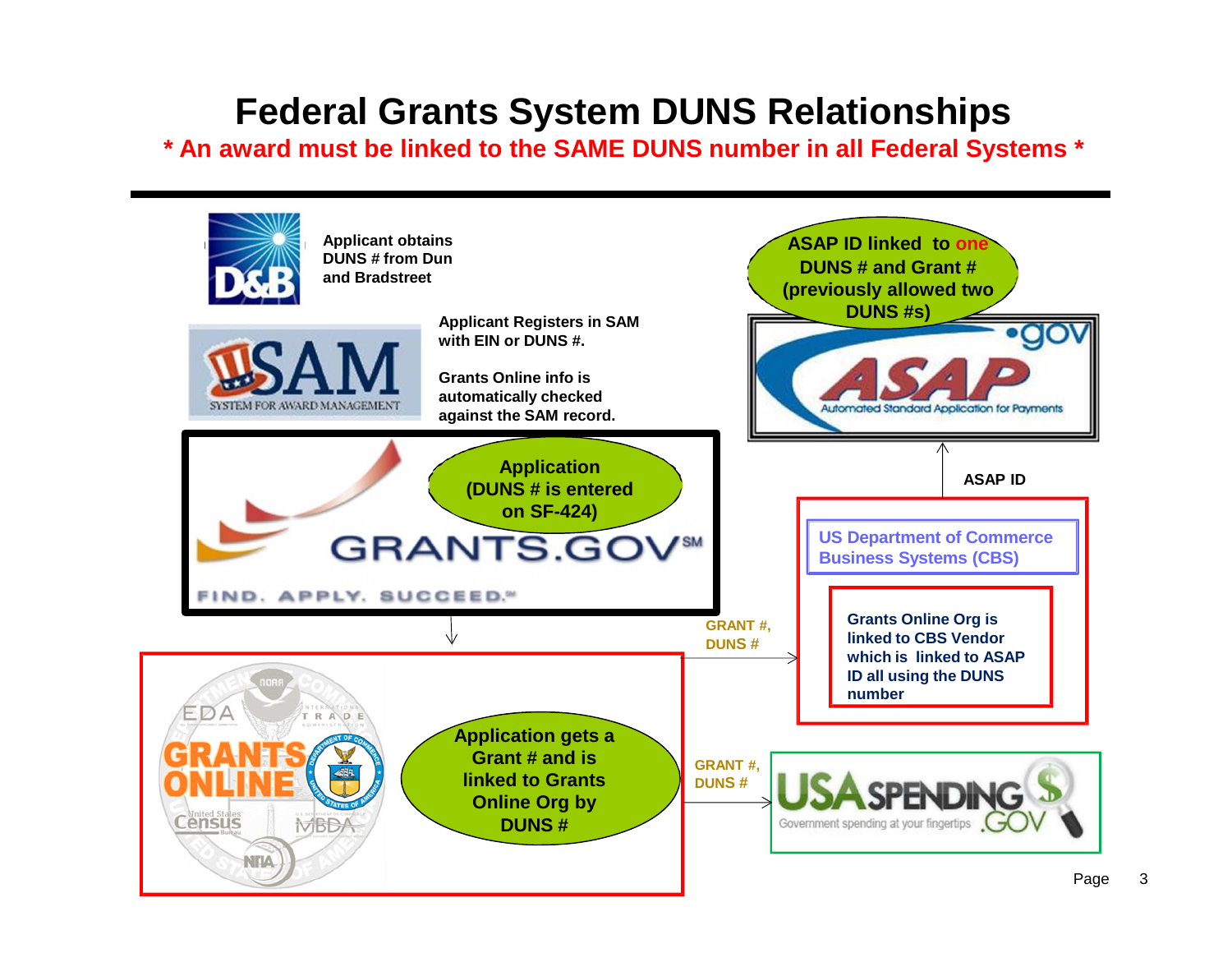#### **FFATA & DATA Act**

#### **Federal Financial Assistance Transparency Act (FFATA)**

- Prior to FFATA the EIN number was the key identifying number for a Grant Recipient's Organization.
- The FFATA required all Grant Recipients (with the exception of Individuals) to obtain DUNS numbers.
- The FFATA required federal agencies to report data on grants using the Grant Recipient's DUNS number. The EIN is considered Personal/Business Identifiable Information (PII/BII) and cannot be used in data shared with the public.

#### **Digital Accountability and Transparency Act (DATA)**

 The objective is to transform U.S. Federal Government spending from isolated documents to government-wide standards that can be used to report financial, payment, and award information. As required by this mandate, agencies will adopt common data elements and a universal schema across all spending information. The remuneration will be automated reporting that reduces compliance costs for grantees and contractors.

#### **System Interfaces**

 As automation increases there are fewer points of human interaction in the flow of data from one system to another; therefore, there is reduced opportunity to manually correct mistakes during the processing of a grant award.

#### **Process Update for Organization Profile Changes**

 As a result of DATA Act, Recipients must update their organization profile in SAM.gov. Grants Online now receives a daily extract from SAM.gov that will automatically update the organization's profile in Grants Online.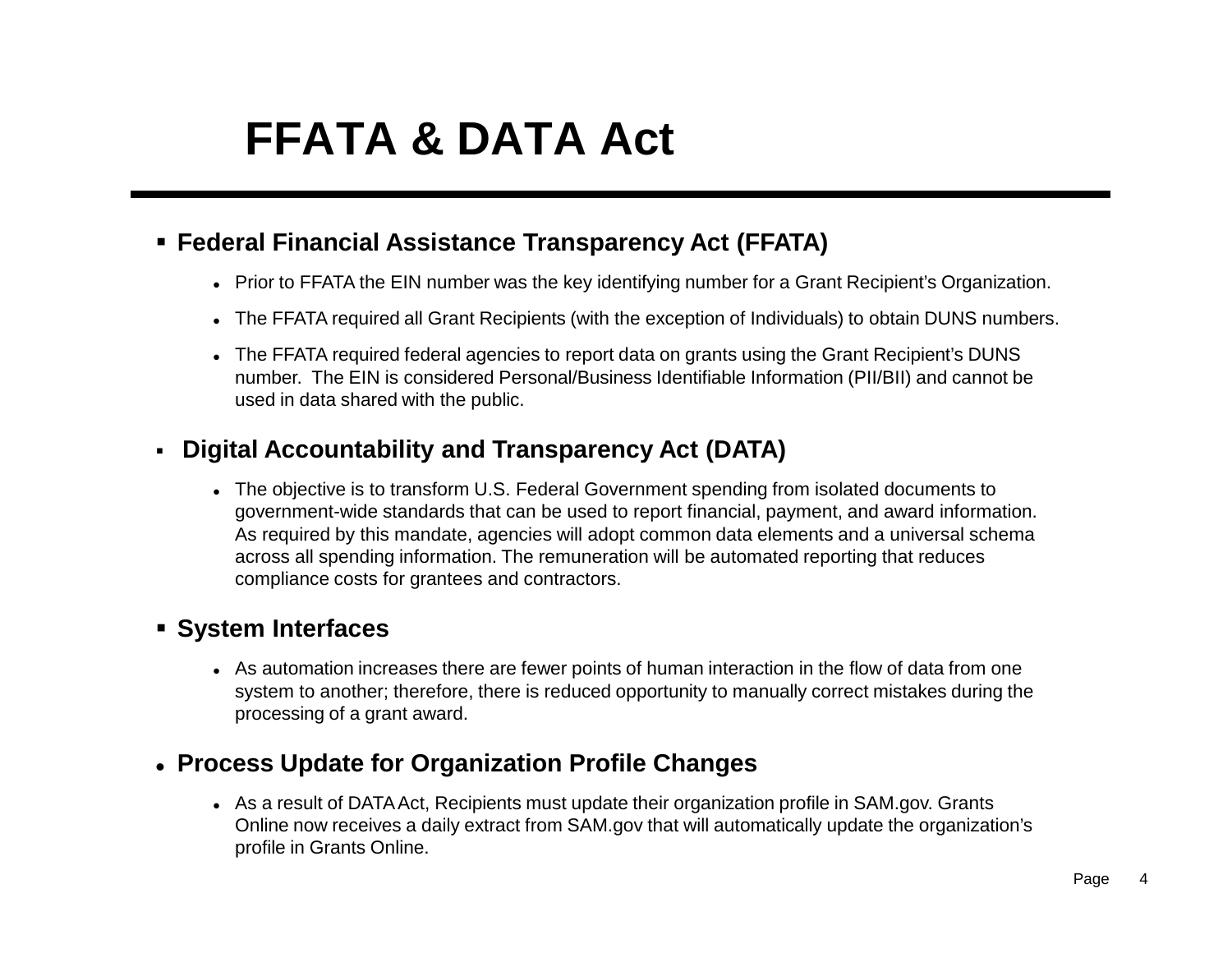| <b>Awards</b><br>Inbox                                                                                                                                                                  | commerce<br><b>Account Management</b><br>Heln<br>Welcome to Grants Online Test Person. You are logged in to TEST1.                                                                                                                                                                                                                                                                                                                                                                                                  | 1. Click on the Awards tab in Grants<br>Online.<br>2. On the left navigation menu click on<br><b>ASAP Enrollment Request.</b><br>3. Fill in the Point of Contact information<br>on the ASAP Enrollment Request<br>Log Off                                                                                                                                                                                                                                                                         |
|-----------------------------------------------------------------------------------------------------------------------------------------------------------------------------------------|---------------------------------------------------------------------------------------------------------------------------------------------------------------------------------------------------------------------------------------------------------------------------------------------------------------------------------------------------------------------------------------------------------------------------------------------------------------------------------------------------------------------|---------------------------------------------------------------------------------------------------------------------------------------------------------------------------------------------------------------------------------------------------------------------------------------------------------------------------------------------------------------------------------------------------------------------------------------------------------------------------------------------------|
| <b>ASAP</b><br><b>Enrollment</b><br><b>Request</b><br><b>Manage</b><br><b>Recipient Users</b><br>SF-425A for<br><b>Multiple Awards</b><br><b>Search Awards</b><br><b>Search Reports</b> | Advisories >> ASAP Enrollment Request<br><b>ASAP Enrollment Request</b><br>Organization: SKILLIGALEE INC (2002987)<br>Request ID: 2444424<br>Information for the Point of Contact who will work with the Grants<br>Making Agency to complete the ASAP Enrollment for this<br>organization.<br><b>Organization Profile</b><br>$EIN/TIN#$ :<br>52-1634544<br>123456789<br>DUNS:<br>Name:<br>SKILLIGALEE INC<br>Type:<br>R - Small Business<br>1234 MAIN ST<br>Address:<br>Berlin, MD 20076<br><b>Point of Contact</b> | Screen, then select the "Save and Start"<br>Workflow" button.<br>4. On the next screen select the "Forward"<br>to Agency" option from the Action<br>dropdown list and click the "Submit"<br>button. This will send the ASAP<br>Enrollment request to NOAA.<br>NOTE: These Grants Online steps are also used to move<br>non-ASAP awards to an already established ASAP account<br>if the DUNS number is the same. No actual enrollment in<br>ASAP is needed since the ASAP account already exists. |
|                                                                                                                                                                                         | Name<br>Title *<br>Fmail<br><b>Phone Number</b><br>Attachments:<br>No attachments.<br>Add new Attachment: $[+]$<br>Any changes to information on this page should be saved before adding<br>attachments.<br>Large File Guidance<br><b>Cancel</b> Print<br><b>Save and Start Workflow</b><br><b>Save</b>                                                                                                                                                                                                             | <b>Organization Profile Change Request</b><br>Id:<br>2444424<br><b>Status: In Progress</b><br><b>Action:</b><br>Please select an action v<br><b>Submit</b><br>Your Comments: Please select an action<br><b>Forward To Agency</b><br>View/Edit Request<br>Withdraw Request<br>If the user who initiated the action is not an<br><b>Authorized Representative, the task will go to</b><br>the Authorized Representative for submission<br><b>Save Commen</b><br>to the Agency.                      |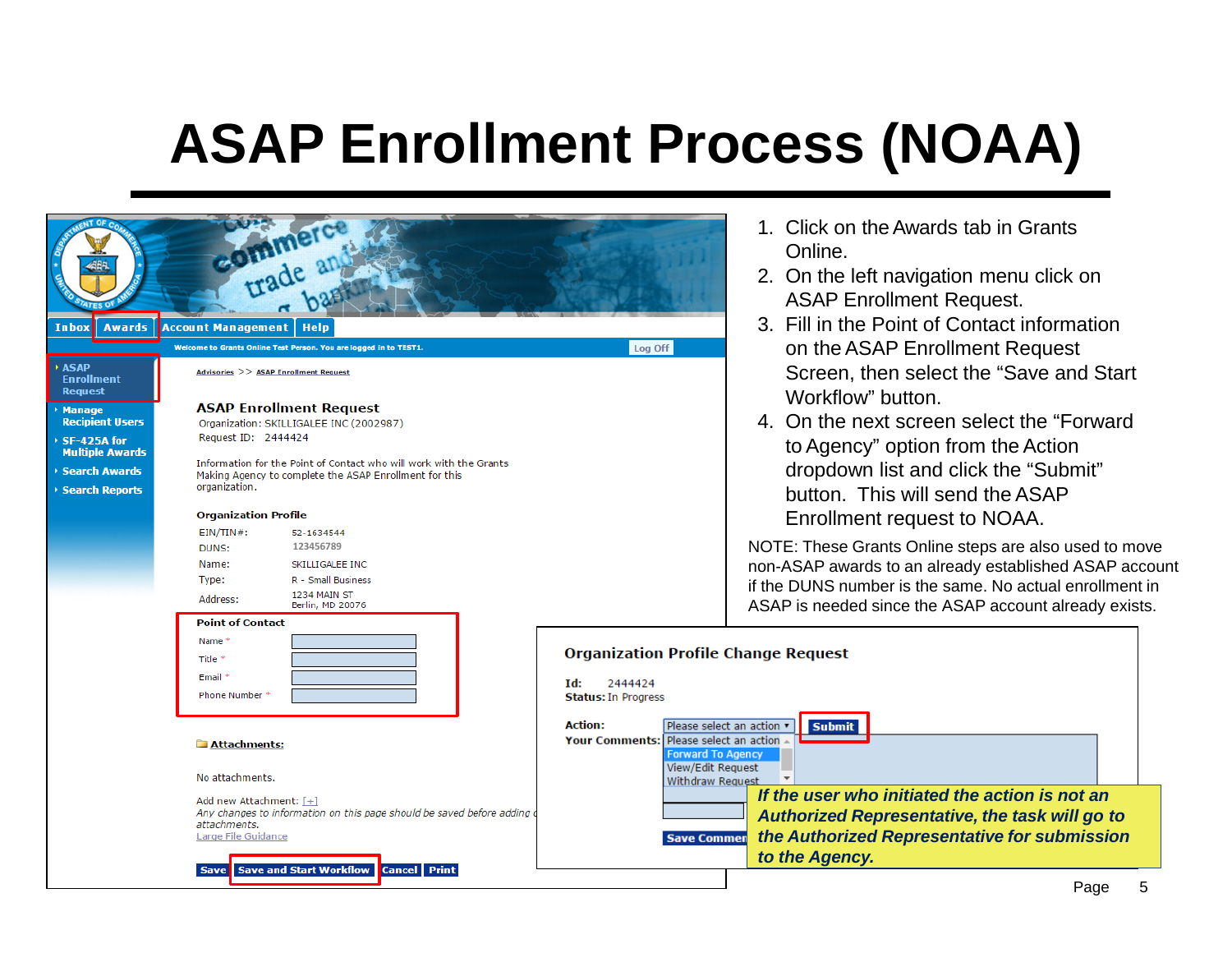After the data is entered into ASAP by the Agency Enrollment Initiator at NOAA, the Point of Contact at the Recipient Organization will receive an ASAP user ID via e-mail and a password will be sent via the Post Office by Treasury.



After receiving their ASAP user ID and password, the Recipient Organization's Point of Contact logs intoASAP and verifies the DUNS number, TIN, and official organization name entered by the Enrollment Initiator. *This data must match what is entered into the System for Award Management (SAM).*

The Point of Contact then enters their Head of Organization, Authorizing Official, and Financial Official into the ASAP system.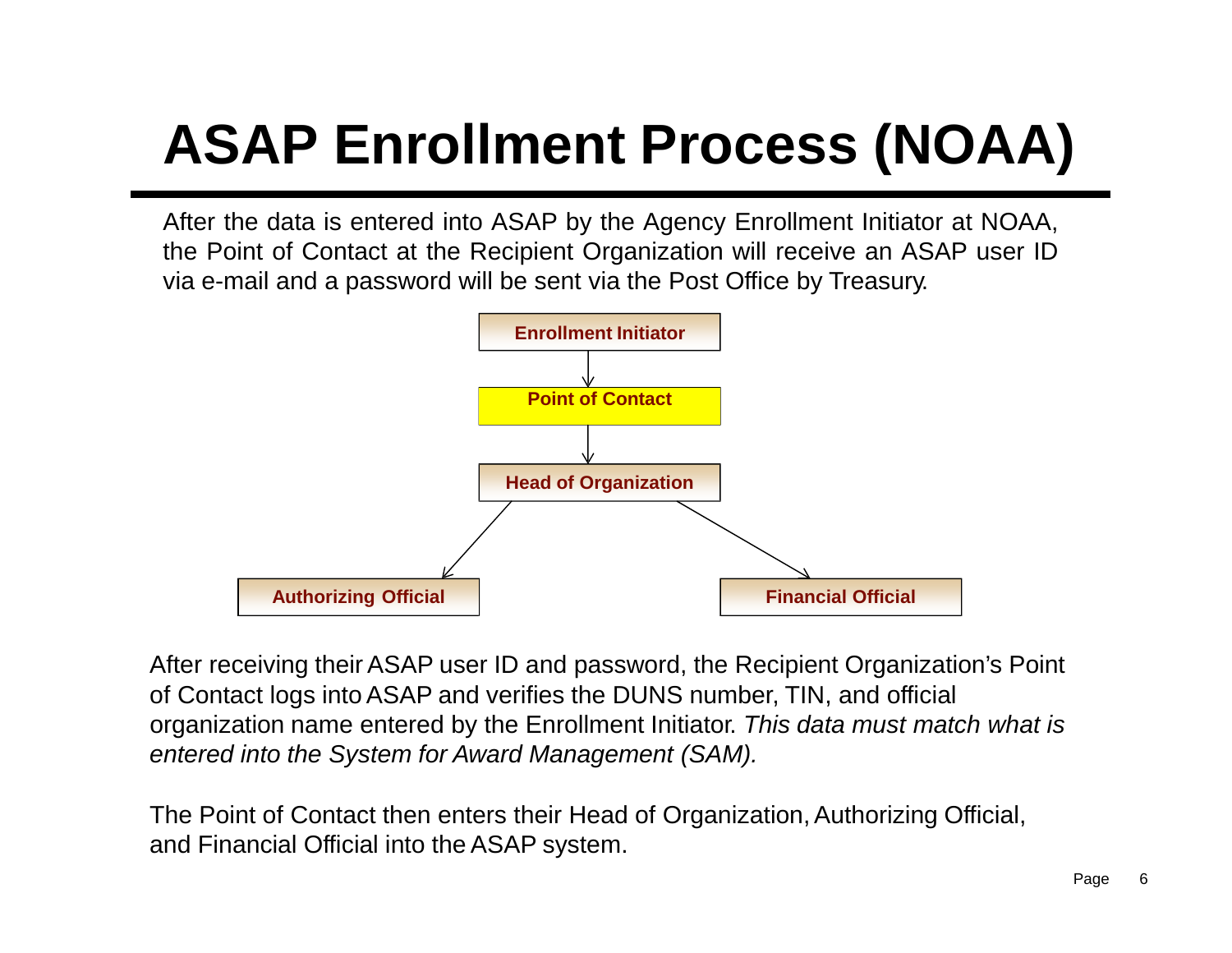

The next step in initiating the enrollment of a new Recipient Organization is for the Head of Organization to establish authority for the Organization to use ASAP and approve the Authorizing and Financial Officials identified by the Point of Contact. (Please note that each person will get an individualASAP user ID via e-mail and a password via the Post Office.)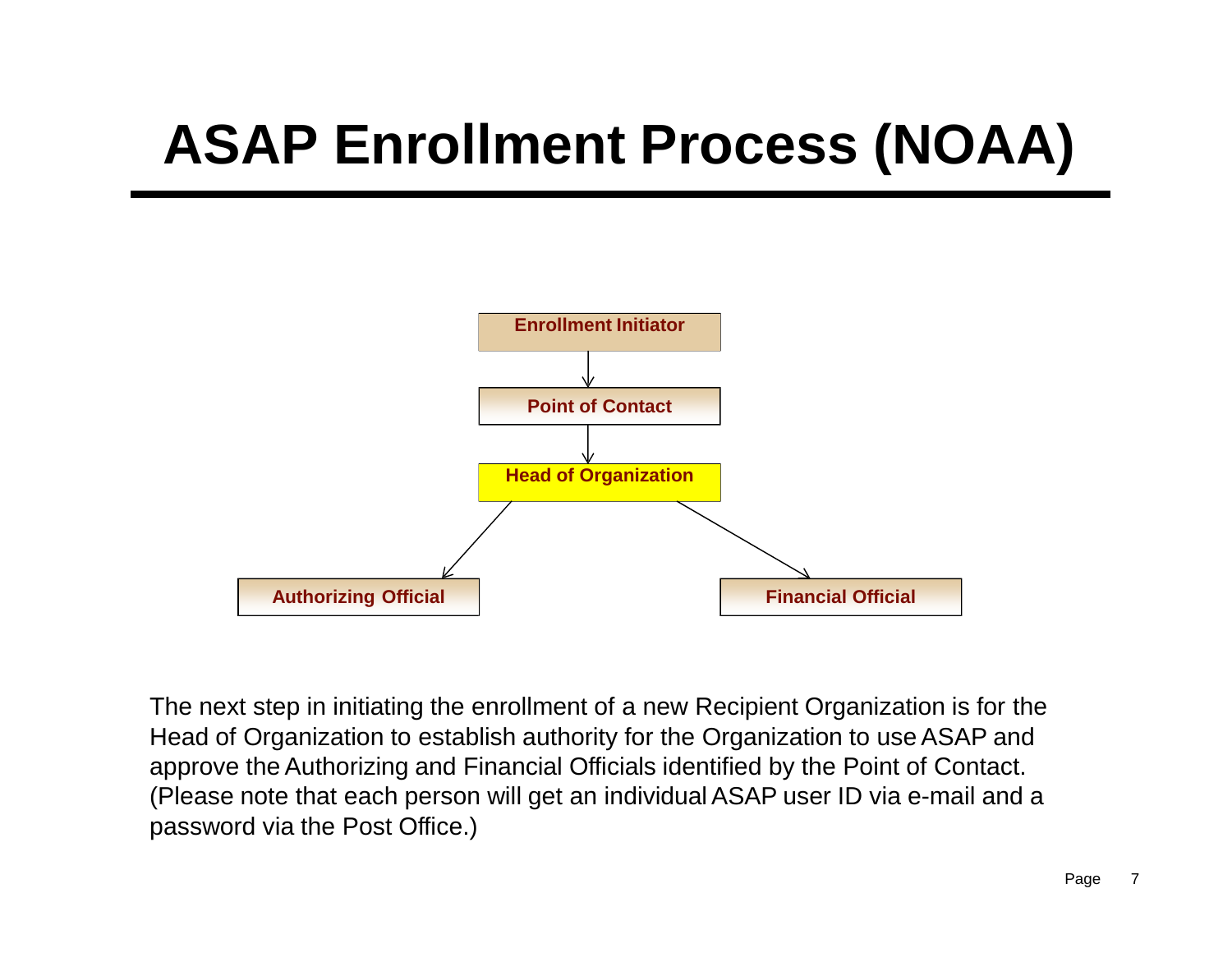

Once the Authorizing Official is approved, the Recipient enters the organization's profile and identifies users and their roles for the organization. At least one payment requestor must be identified inASAP.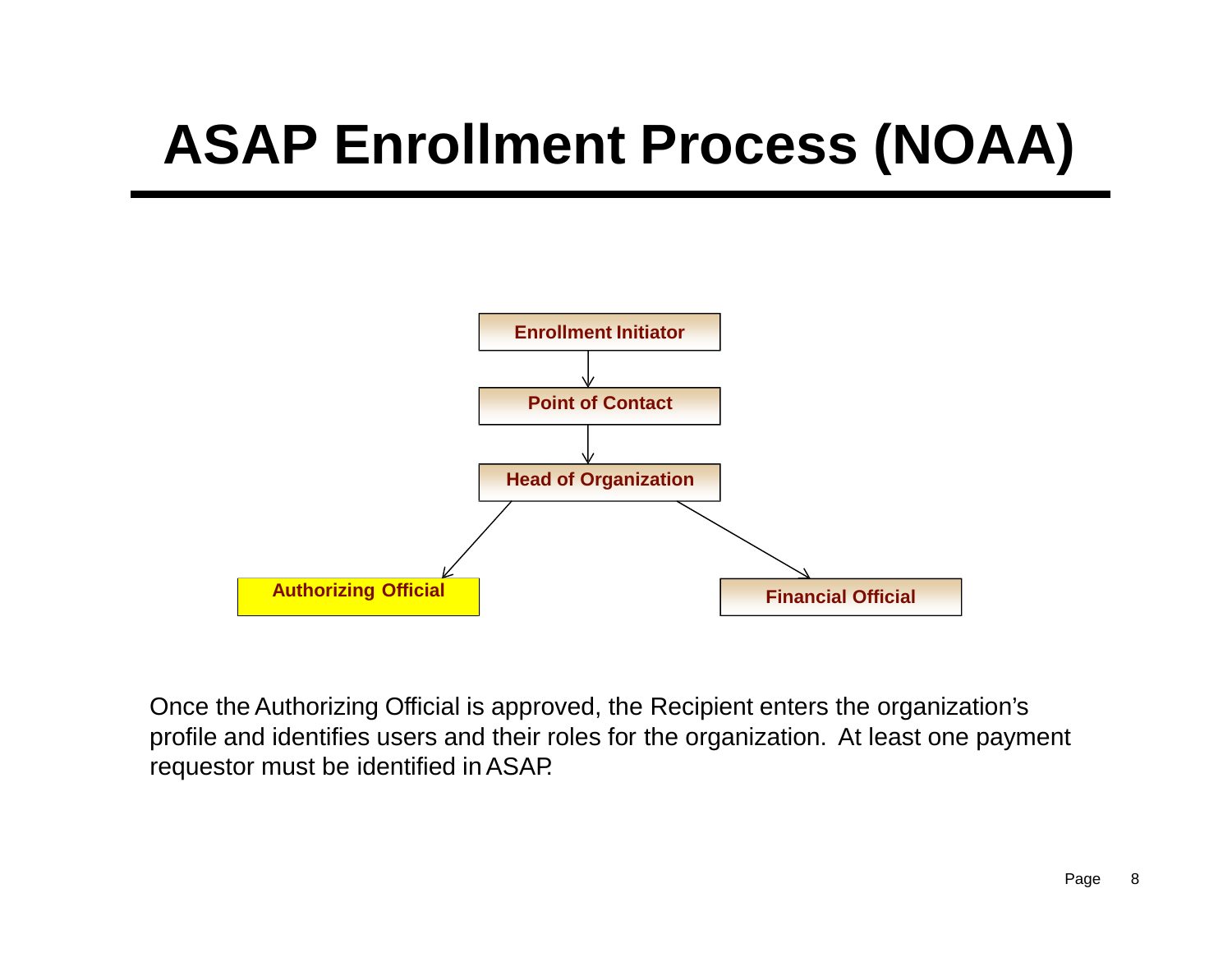

Once the Financial Official is approved, that person enters and maintains the banking information for the new ASAP organization. Organizations can have up to four (4) ACH and four (4) Fedwire accounts for a maximum of eight (8) accounts. After banking is identified, Treasury verifies the validity of the information, this process takes about 5 working days.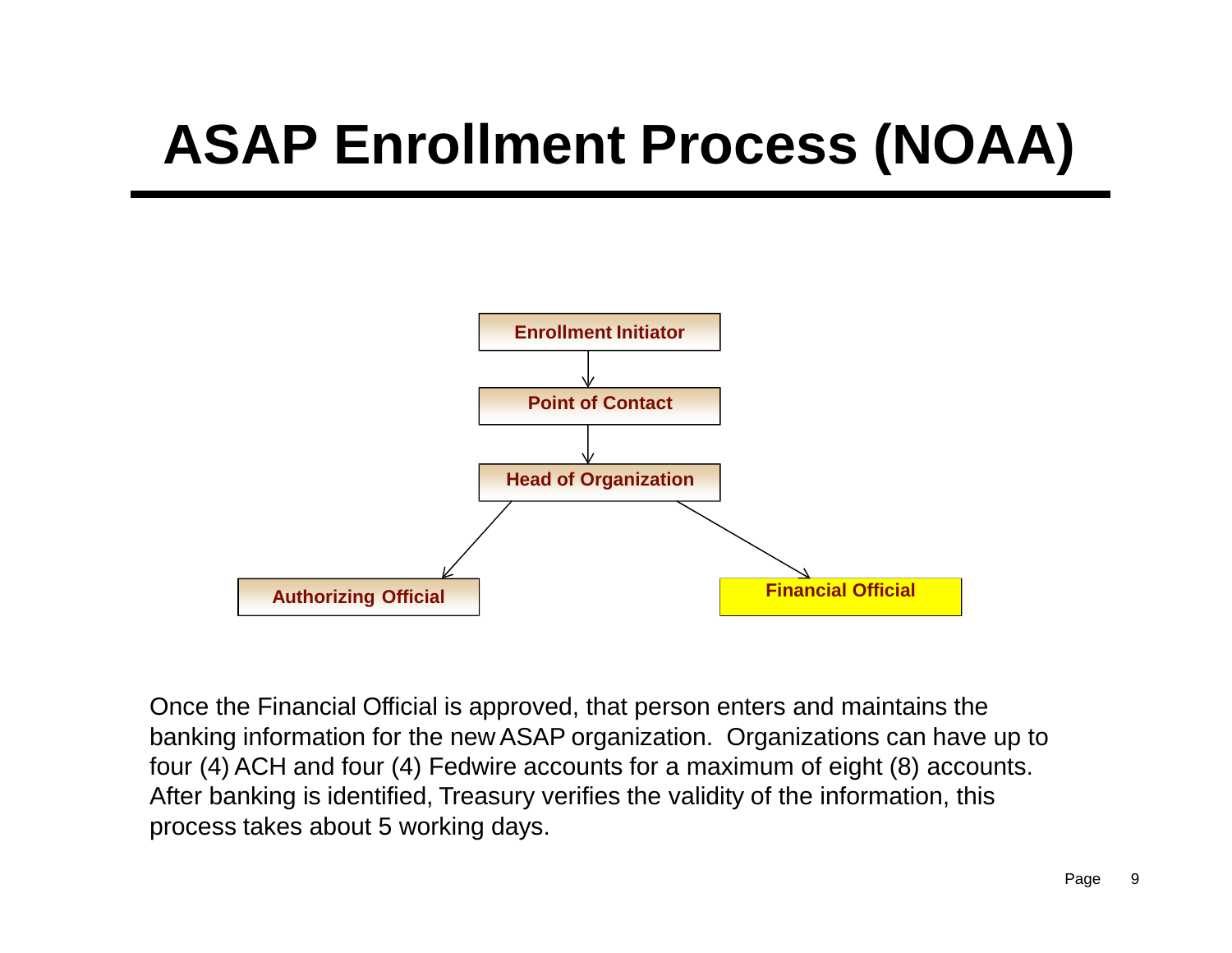#### **ASAP Setup – Final Steps (NOAA)**

After the Enrollment process is completed by the Recipient Organization, NOAA is notified by e-mail from ASAP that the process is complete. The following additional steps must be taken within NOAA to complete the ASAP setup:

- 1. A new ASAP organization profile for the Recipient is created in Grants Online by the Grants Online Program Management Office (PMO).
- 2. A new ASAP vendor record for the Recipient is created in NOAA's accounting system (CBS) by NOAA's Finance Office and linked with the award and the new ASAP organization record in Grants Online.
- 3. The NOAA Grants Management Division approves the ASAP enrollment checklist.
- 4. The remaining funds get re-obligated to the new ASAP vendor in NOAA's accounting system.
- 5. The funds get authorized in ASAP on the new account by NOAA's ASAP Authorizer.
- 6. The funds get certified by NOAA's Finance Office.

*NOW the Recipient can draw down their grant award funds from ASAP!!*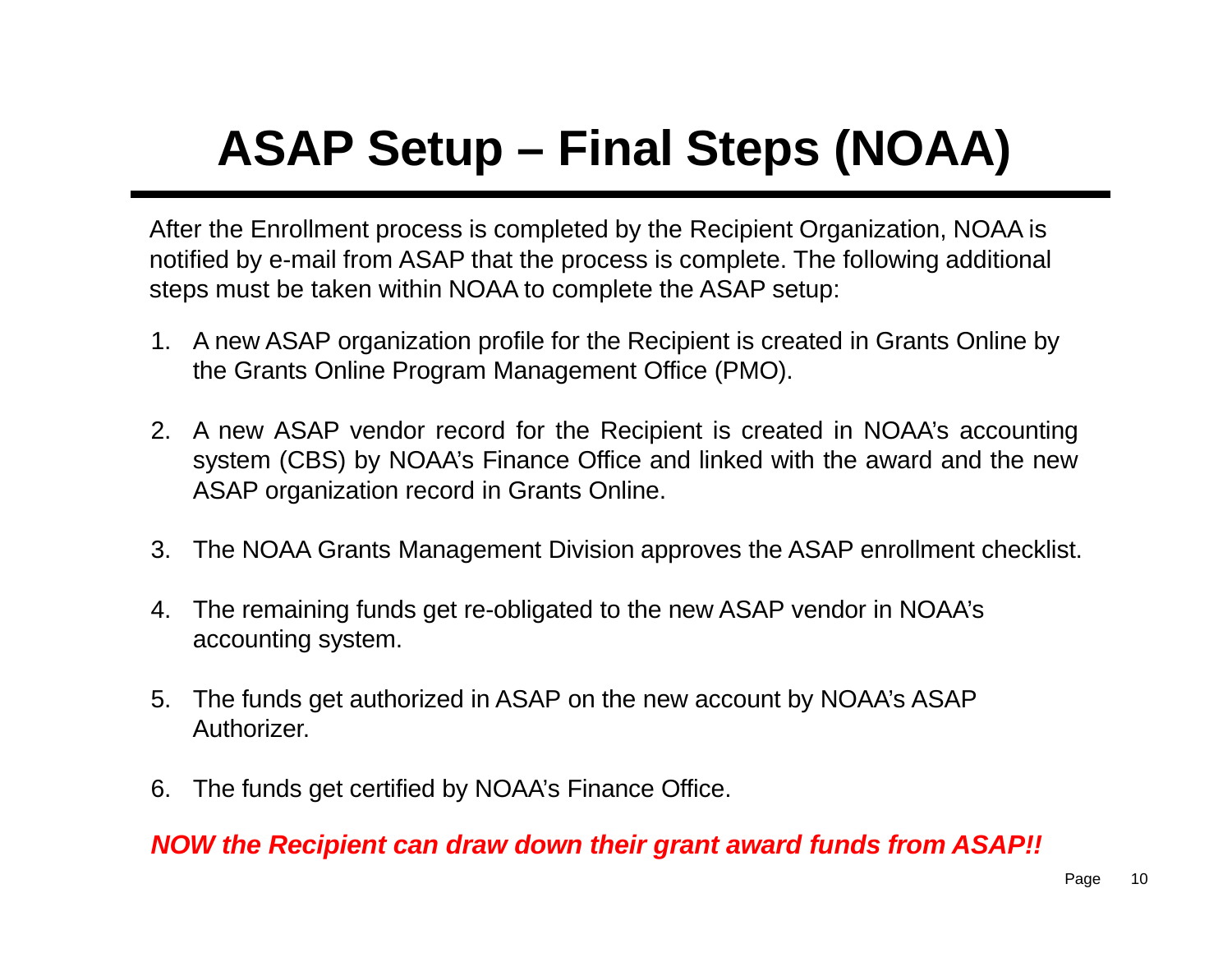GMD initiates enrollment in ASAP by logging into ASAP at [www.asap.gov](http://www.asap.gov/) and hovering over the enrollment tab. Then choose initiate Recipient Organization Enrollment and complete the following based on the Recipient's application:

- EIN/TIN # (Tax Identification Number)
- DUNS # (Data Universal Numbering System (DUN and Bradstreet)
- Name or Organization
- Type of Organization (Non-profit, State, University, etc.)
- Address
- Point of Contact
- Point of Contact's Title
- Point of Contact's Email Address
- Point of Contact's Phone Number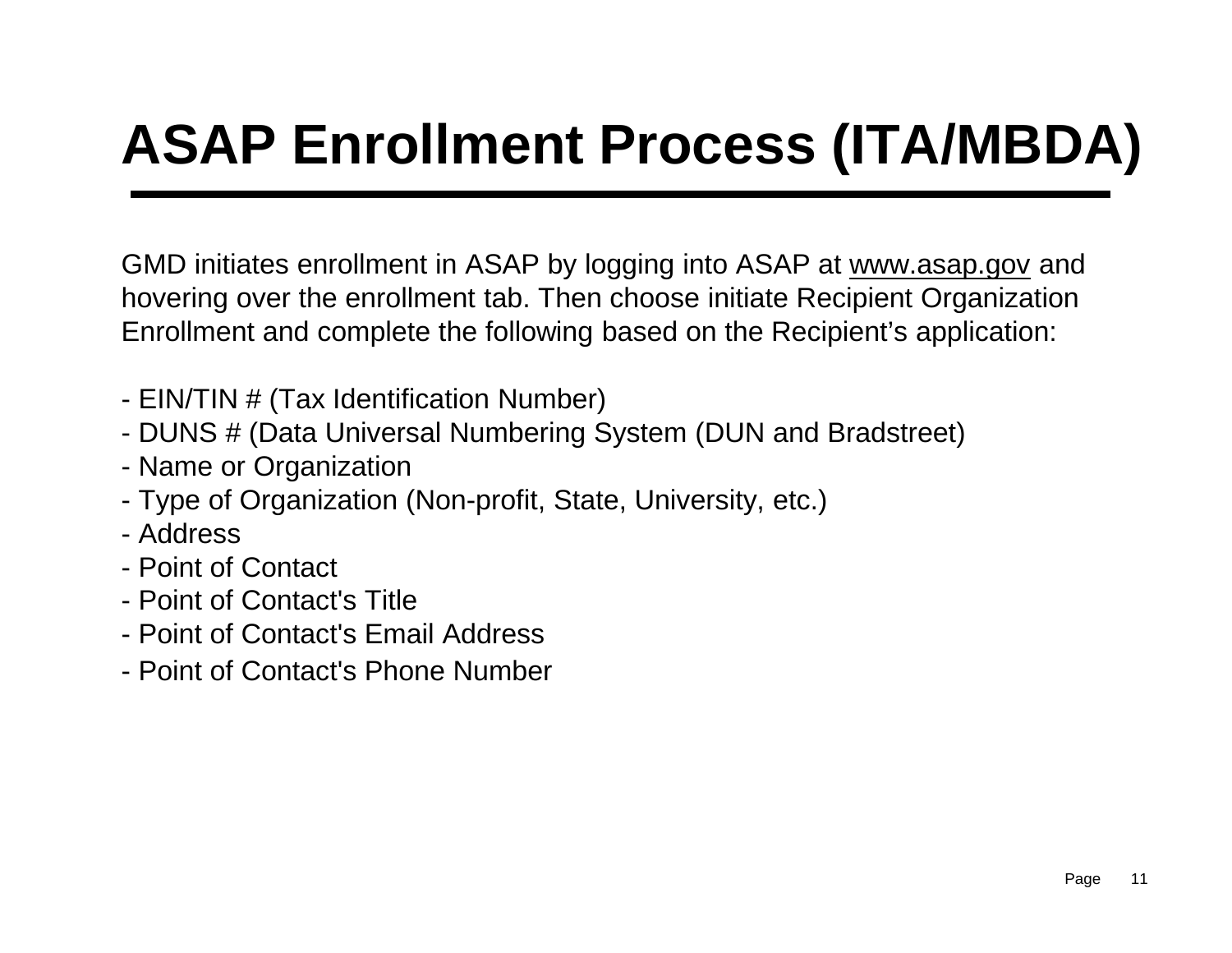After the data is entered into ASAP by the Grants Management Specialist (GMS), the Point of Contact at the Recipient Organization will receive an ASAP user ID via e-mail and a password will be sent via the Post Office by Treasury.



After receiving their ASAP user ID and password, the Recipient Organization's Point of Contact has 45 days to log intoASAP and verify the DUNS number, TIN, and official organization name entered by the Enrollment Initiator. *This data must match what is entered into the System for Award Management (SAM).*

The Point of Contact then enters their Head of Organization, Authorizing Official, and Financial Official into the ASAP system.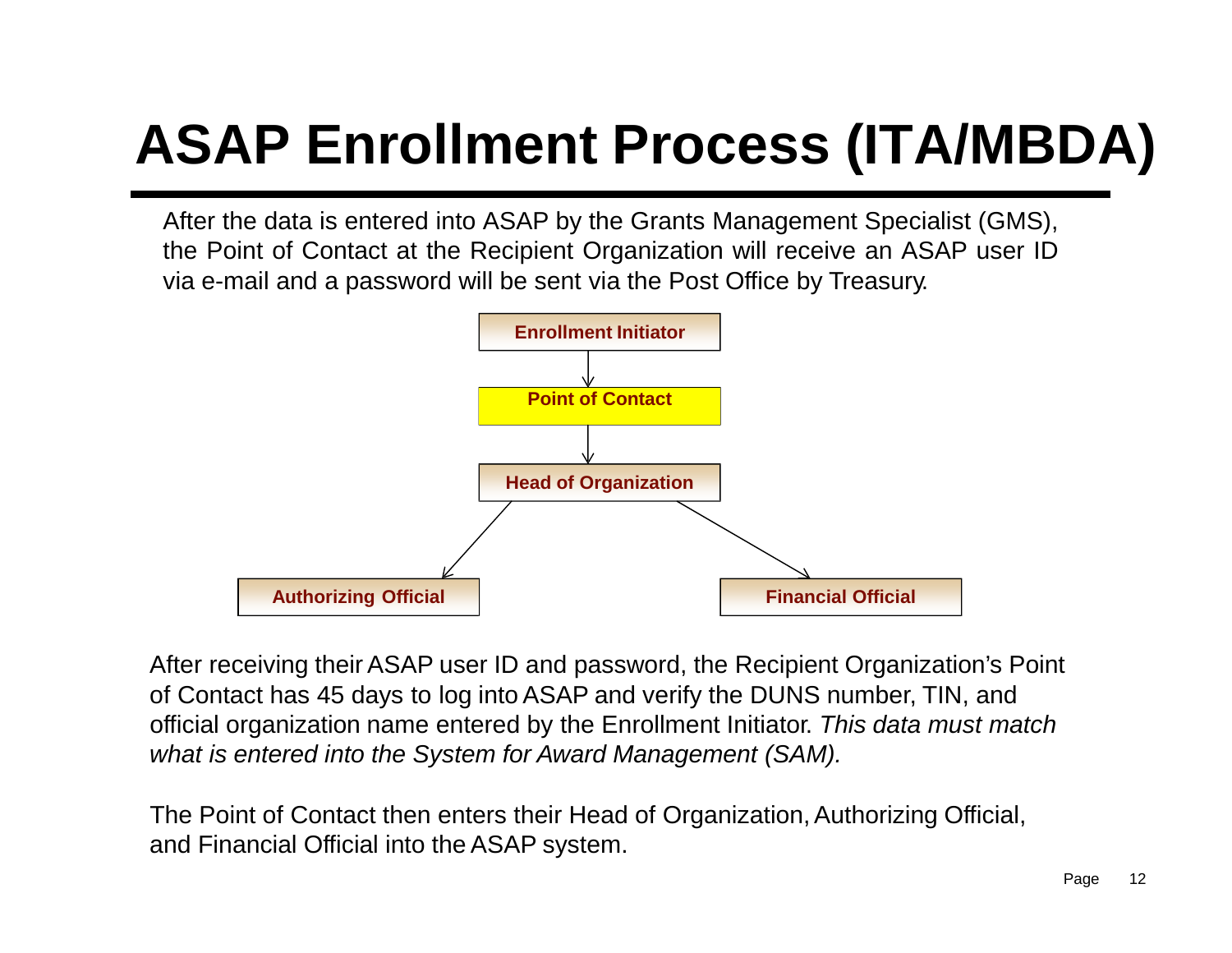

The next step in initiating the enrollment of a new Recipient Organization is for the Head of Organization to establish authority for the Organization to use ASAP and approve the Authorizing and Financial Officials identified by the Point of Contact. (Please note that each person will get an individualASAP user ID via e-mail and a password via the Post Office.)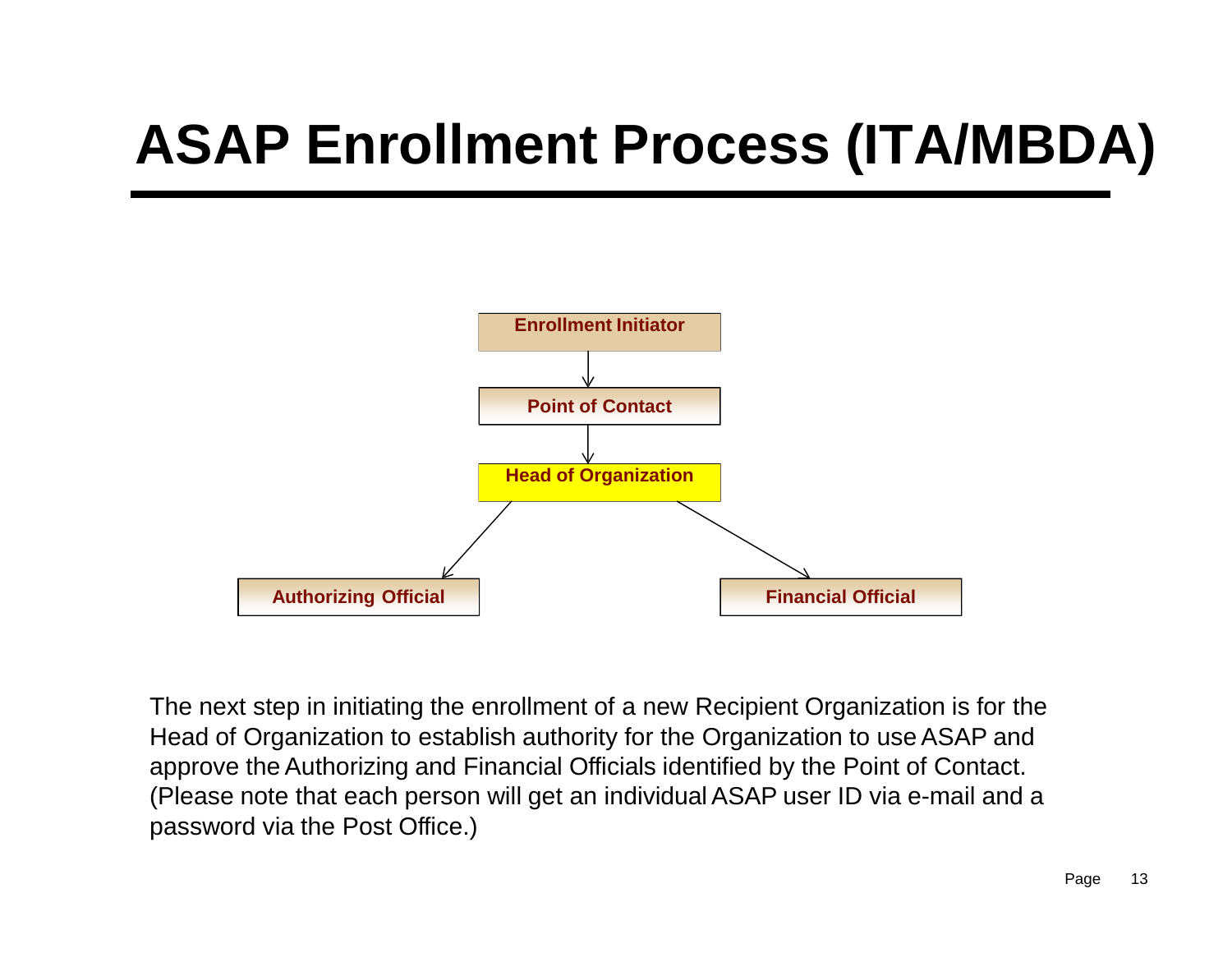

Once the Authorizing Official is approved, the Recipient enters the organization's profile and identifies users and their roles for the organization. At least one payment requestor must be identified inASAP.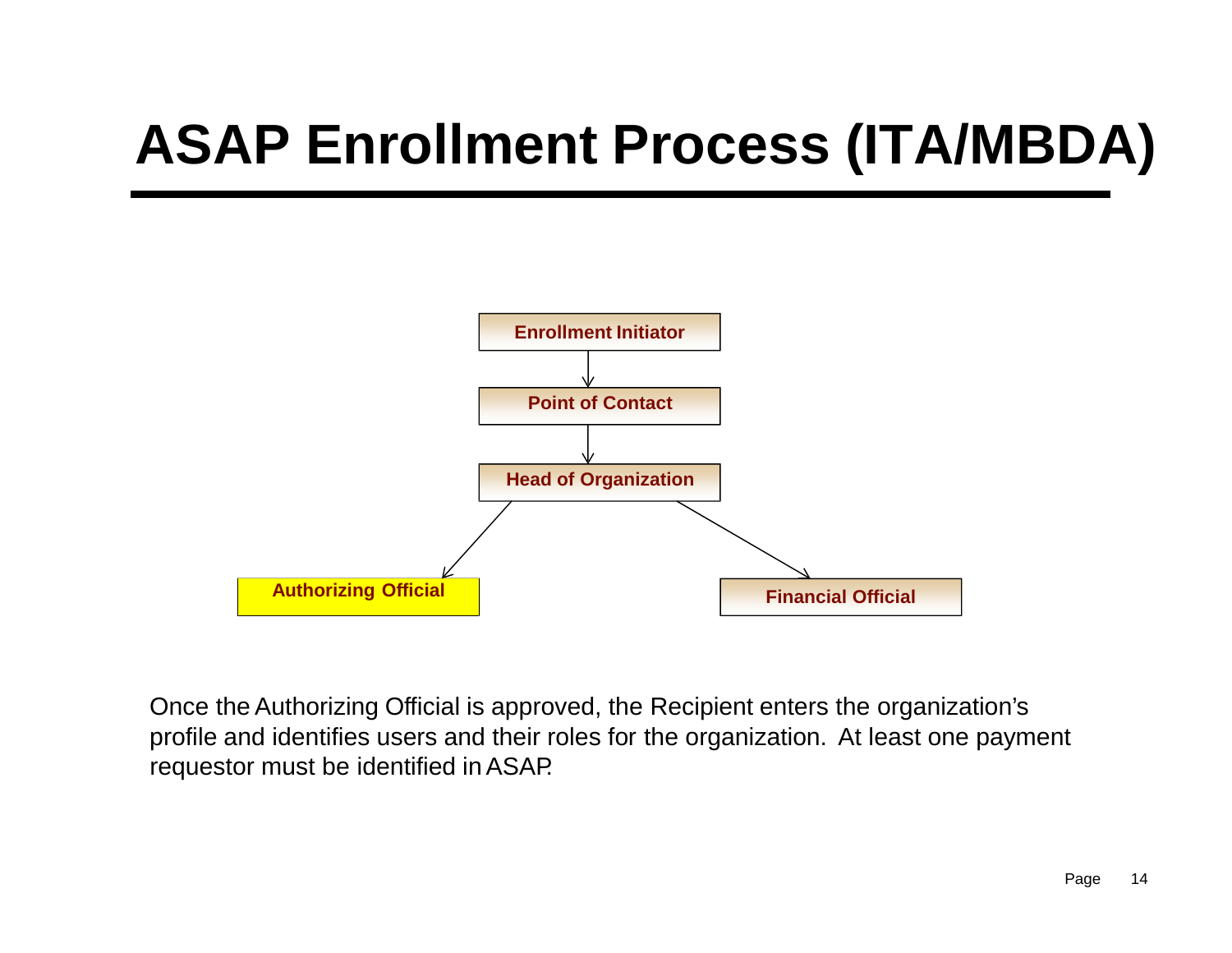

Once the Financial Official is approved, that person enters and maintains the banking information for the new ASAP organization. Organizations can have up to four (4) ACH and four (4) Fedwire accounts for a maximum of eight (8) accounts. After banking is identified, Treasury verifies the validity of the information, this process takes about 5 working days.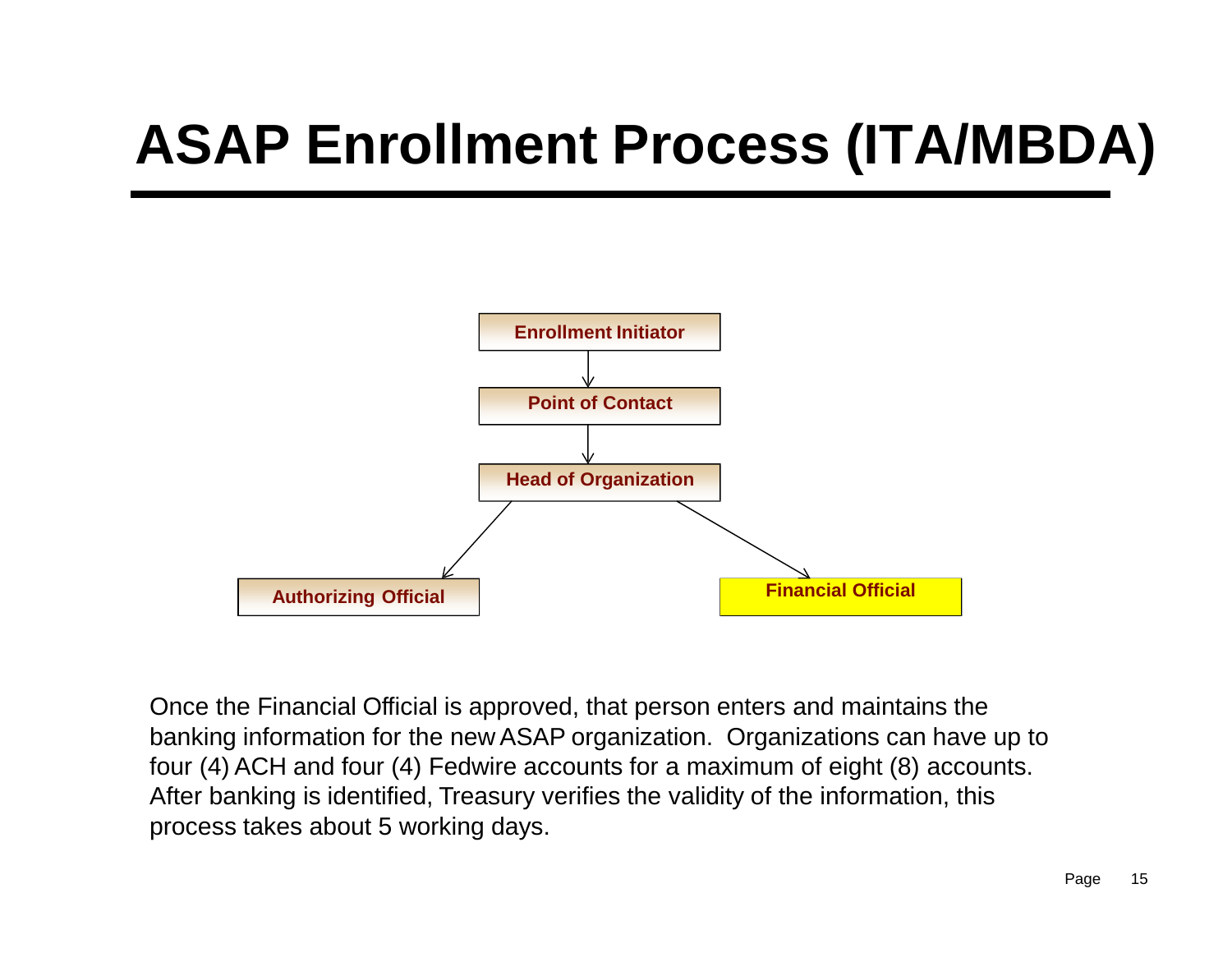After the Enrollment process is completed by the Recipient Organization, External Recipients POC are notified by e-mail from ASAP that the process is complete. The following additional steps must be taken within NIST to complete the ASAP setup:

- 1. Recipient profiles are then set up in the Department of Commerce accounting system (CBS) and accounts are created in ASAP by GMS.
- 2. GMS is responsible for notifying NIST that the Recipient enrollment is complete.
- 3. GMS will send NIST the CD450 (Financial Award Document), the Award Finance Department (Out of Grants Online), and ASAP e-mail of completion.
- 4. Once account has been created, GMS will then release funds in CBS (SPDG003 screen) for NIST to certify. This takes 1-2 business days. Once certified funds will then be released into ASAP Account.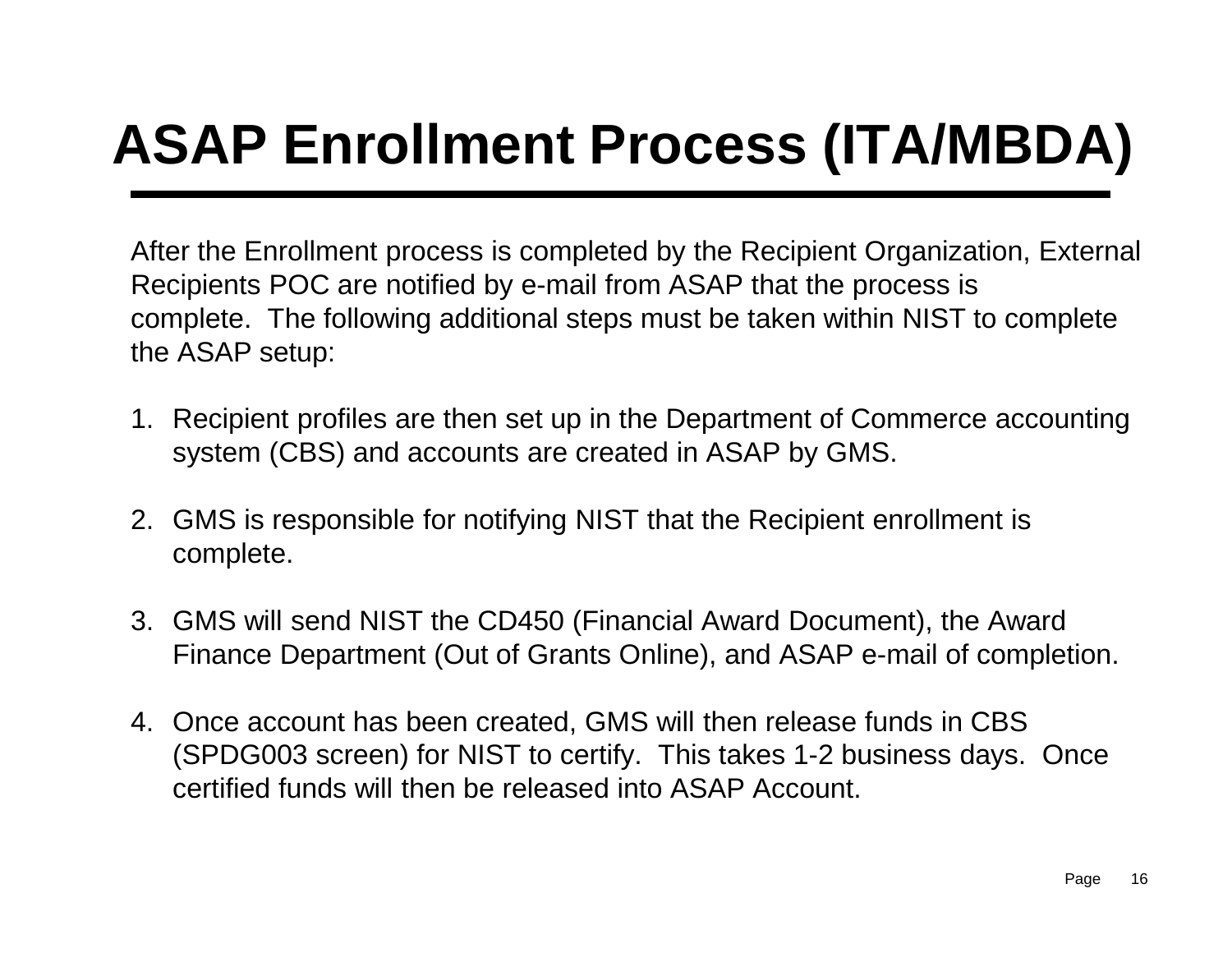The EDA process is currently done outside of Grants Online. The EDA steps are as follows:

- 1. EDA Project Officers initiate the contact with the Recipients to get their enrollment forms and forward that information to NOAA Finance/AOD.
- 2. AOD works with the Recipient to complete the ASAP enrollment process.
- 3. After the Recipient has been set up in ASAP and the vendor information has been updated in CBS, AOD will send an email to the Grants Online Help Desk with the vendor no, vendor ids, and ASAP ID so that the Recipient's non-construction awards can be switched to an ASAP organization profile in Grants Online. AOD will cc: the Project Officer on the Help Desk request so EDA will know that the ASAP setup is now complete for that award.
- 4. For Grants Online awards, EDA will notify the Recipient of their ability to request ASAP payments, but that they will be using the "ASAP Drawdown" Award Action Request in Grants Online (with an attached SF-270) before submitting the request in ASAP (See next slide).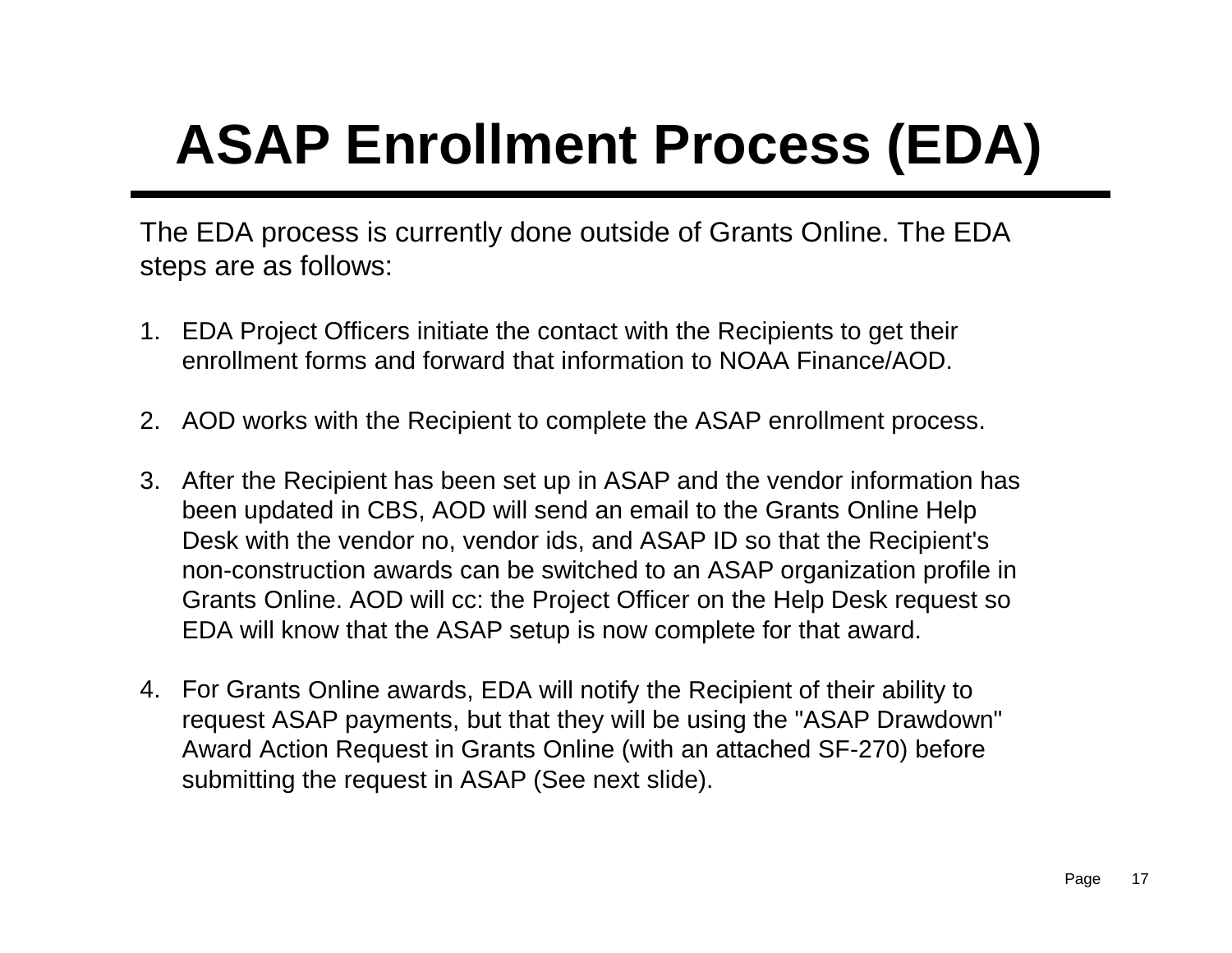#### ASAP Drawdown Award Action Request in Grants Online

|                                                                                                                                                                                                        | Award Action Request Index - ED17G0T9970018                                                                                                                                                                                                        |                                                                                                                                                                                                                                                                                                                                                                                                                                                                                                                                   |      |    |
|--------------------------------------------------------------------------------------------------------------------------------------------------------------------------------------------------------|----------------------------------------------------------------------------------------------------------------------------------------------------------------------------------------------------------------------------------------------------|-----------------------------------------------------------------------------------------------------------------------------------------------------------------------------------------------------------------------------------------------------------------------------------------------------------------------------------------------------------------------------------------------------------------------------------------------------------------------------------------------------------------------------------|------|----|
| <b>Extension to Close Out</b><br><b>Satisfy Specific Conditions</b><br>Rebudget - Prior Approval Required<br>Pre-Award Costs More than 90 Days<br><b>Submit Additional Closeout Documents</b><br>Other | * No Cost Extension - Prior Approval Required<br>Change in Principal Investigator/Project Director<br>Change in Key Person Specified in the Application<br>Transfer of Funds Budgeted for Participant Support Costs to Other Categories of Expense | No Cost Extension - Prior Approval Waived (Research Terms and Conditions)<br>* Change in Scope<br>Foreign Air Carrier for Travel<br>Disengagement for More Than 3 Months, or 25% Reduction by Project Director or PI<br>Inclusion of Costs Requiring Prior Approval in Cost Principles<br>* Subaward, Transfer or Contract Out Work Under the Award if Not Described in the Approved Application<br>Re-budget - Prior Approval Waived (Research Terms and Conditions)<br>* Termination by Consent<br><b>ASAP Drawdown Request</b> |      |    |
|                                                                                                                                                                                                        | ASAP Drawdown Request - ED17G0T9970018                                                                                                                                                                                                             |                                                                                                                                                                                                                                                                                                                                                                                                                                                                                                                                   |      |    |
|                                                                                                                                                                                                        | Note: The Attachments link does not appear until the document is successfully saved.<br><b>ASAP Drawdown Request</b><br>Guidance                                                                                                                   |                                                                                                                                                                                                                                                                                                                                                                                                                                                                                                                                   |      |    |
|                                                                                                                                                                                                        | Requested Drawdown Date*<br>Requested Amount*<br>From<br>Period Covered by this Request*<br>Total Expenditures to Date*<br>Total Federal Funds Previously Requested*                                                                               | То                                                                                                                                                                                                                                                                                                                                                                                                                                                                                                                                |      |    |
|                                                                                                                                                                                                        | Justification                                                                                                                                                                                                                                      |                                                                                                                                                                                                                                                                                                                                                                                                                                                                                                                                   |      |    |
|                                                                                                                                                                                                        |                                                                                                                                                                                                                                                    | <b>Spell Check</b>                                                                                                                                                                                                                                                                                                                                                                                                                                                                                                                |      |    |
|                                                                                                                                                                                                        | Save Cancel                                                                                                                                                                                                                                        |                                                                                                                                                                                                                                                                                                                                                                                                                                                                                                                                   | Page | 18 |